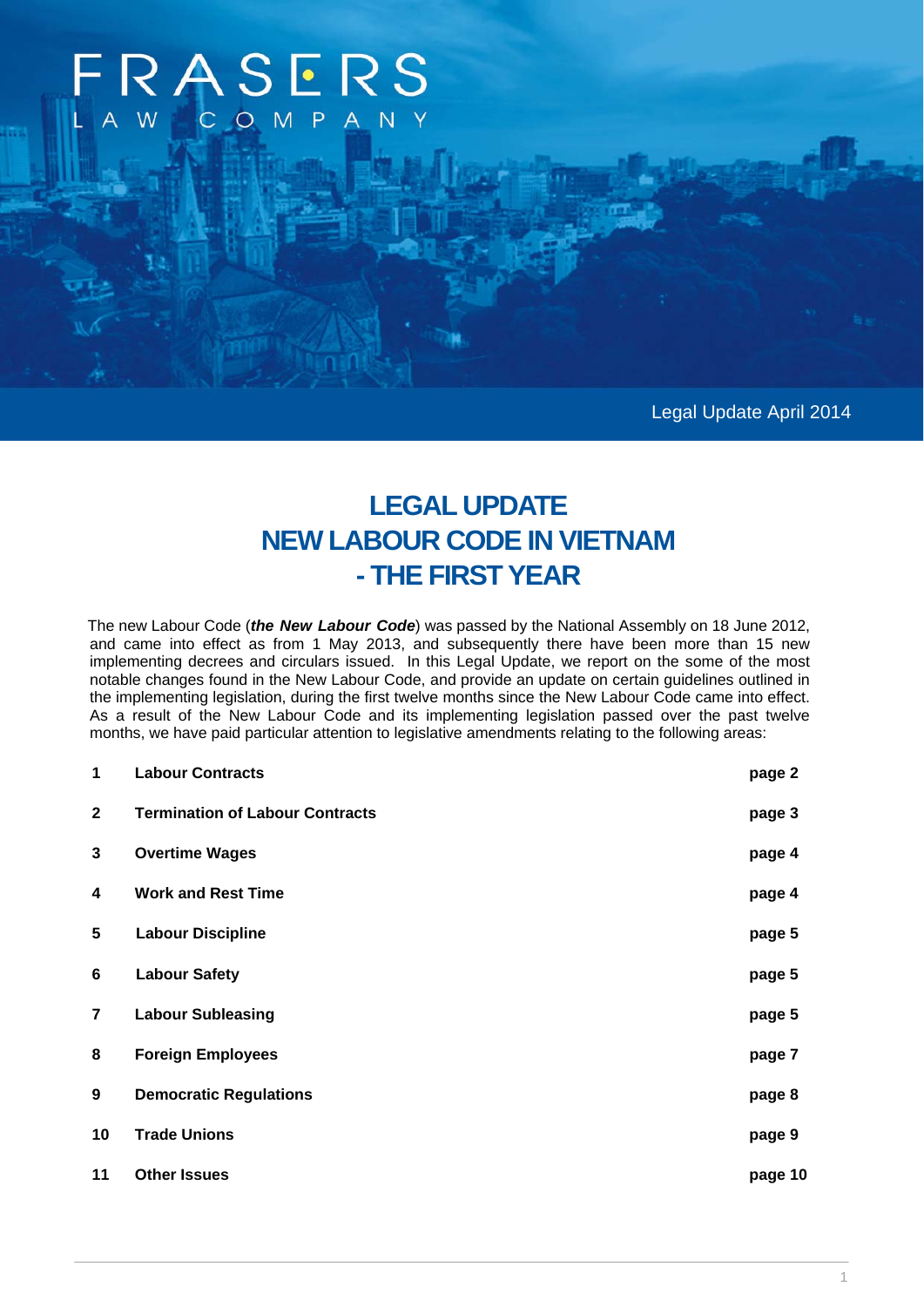

### **1 LABOUR CONTRACTS**

#### **1.1 Prohibited activities on the execution and implementation of labour contracts**

 In a move to provide greater protection to employees, Article 20 of the New Labour Code provides the following two additional prohibited activities applicable to employers when they execute and implement labour contracts:

- keeping originals of identification documents, professional degrees or certificates of employees; and
- requiring employees to implement guarantees (in money or in property) for the implementation of their labour contracts.

#### **1.2 Technology or business secrets**

In recognition of the growing need for (and significance of) the protection of business secrets, Article 23 of the New Labour Code specifically provides that where the employment directly relates to technology or business secrets of the employer, an employer can negotiate in writing with an employee to guard technology and business secrets including compensation in case of any violation by the employee.

In practice, this will allow an employer to draw up specific contractual restrictions to protect its intellectual property, where this amounts to a technology or business secret.

#### **1.3 Probationary periods**

The previous Labour Code provided that a probationary period may not exceed 60 days with respect to employment which requires 'specialised or highly technical skills', or 30 days in respect of other employment. This regulation, however, could lead, in practice, to arbitrary and inconsistent application attributable to the unclear meaning of the term 'specialised or highly technical skills'.

According to Article 27 of the New Labour Code, the duration of the trial period is determined by the level of professional qualifications required to carry out the work. Therefore, for work requiring a college level qualification or above, the probationary period may not exceed 60 days; for work requiring intermediate vocational and intermediate professional level qualifications, and for technical and professional workers, the probationary period may not exceed 30 days; and for other cases, the probationary period may not exceed 6 days.

With respect to wages during the probationary period, probationary employees will find good news in Article 28 of the New Labour Code, as the minimum wage applicable to the probationary period has been increased from a minimum of 70 per cent to a minimum of 85 per cent of the wage for the relevant job.

#### **1.4 Invalid labour contracts**

To ensure legal compliance of labour contracts, Section 4 of Chapter III of the New Labour Code inserts particular cases where a labour contract shall be deemed to be entirely invalid, which are as follows:

- the entire contents of the labour contract are contrary to the law;
- the person signing the labour contract is not fully authorised;
- the works included in the labour contract are prohibited by law; or
- the labour contract obstructs or prevents an employee from participation in a trade union.

A labour contract shall be partially invalid where some of its contents are in breach of the law, but such contents do not affect other parts of the contract.

Please note that for employers being an organisation, its legal representative is the person fully authorised to enter into the labour contracts. Therefore, any other person could unintentionally cause otherwise valid labour contracts to be deemed to be invalid and care should be taken to ensure that only fully authorised persons (other than the legal representative) are entitled to sign employment contracts on behalf of an employer.

As provided in Article 50.3 of the New Labour Code, if a part or the entire contents of a labour contract specify interests of the employee as being "less than those prescribed in the law on labour", in labour rules, or in any collective labour agreement currently applicable, or if the contents of the labour contract restricts other rights of the employee, then such part or the entire contents are invalid. In addition, Article 10.1 of the New Labour Code provides that an employee has the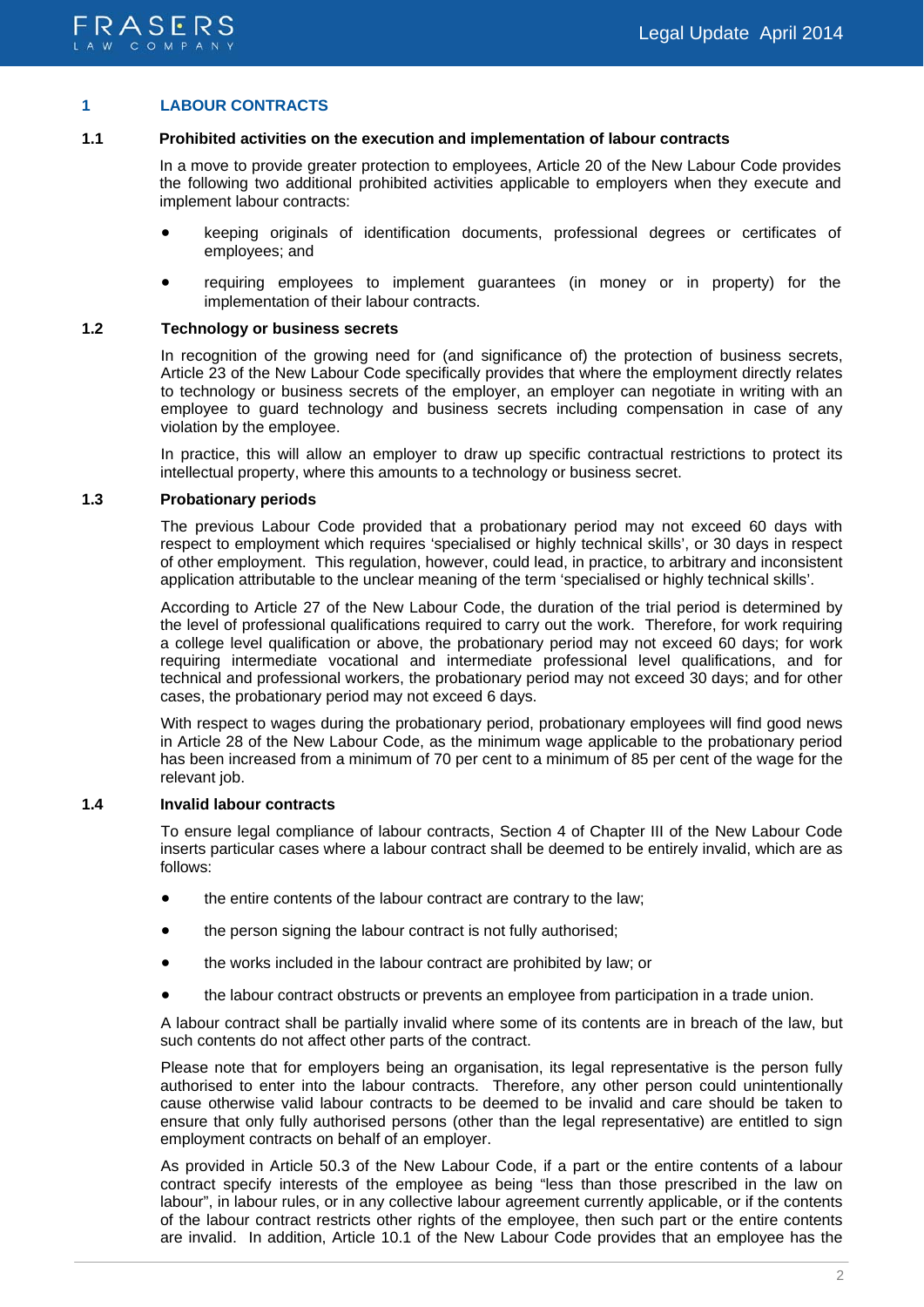<span id="page-2-0"></span>

right to be employed by any employer and in any location not prohibited by law. Therefore, if a labour contract includes a non-compete clause which prohibits an employee from working for another entity being a competitor or potential competitor of the employer, such clause may be considered as an obstruction of the rights of the employee to work, as provided in Article 10.1 of the New Labour Code; and as a result, may be deemed to be invalid.

We note that not only the court, which is always entitled to declare a contract invalid, but also the labour inspectors are afforded the rights to declare a labour contract invalid by the New Labour Code. Where a contract is held to be entirely invalid, the rights, obligations and interests of the employee shall be settled in accordance with the law. However, for a partially invalid labour contract, the invalid parts of the contract must be amended in order that the contract conforms to the relevant collective labour agreement or the labour law.

# **2 TERMINATION OF LABOUR CONTRACTS**

## **2.1 Unilateral termination**

Article 38 of the New Labour Code provides considerable changes to the circumstances in which an employer can unilaterally terminate a labour contract. Whilst it removes the possibility of unilateral termination whereby an employee is disciplined in the form of dismissal, the New Labour Code provides a new case for unilateral termination whereby an employee does not present him/ herself in the workplace within 15 days after a labour contract suspension period has expired, except as otherwise agreed between the parties.

However, the New Labour Code is unclear as to whether or not the parties may agree upon a period shorter than 15 days for the employees to present themselves.

# **2.2 Loss of work due to restructuring or "economic reasons"**

Under Article 44 of the New Labour Code, where there exists organisational restructuring, technological changes or, a new case, "economic reasons" that affects the employment of numerous employees, an employer must establish and implement a labour usage plan as prescribed in the New Labour Code. If the employer cannot continue to employ the employees under this labour usage plan, the employer is permitted to terminate their employment unilaterally, but the employer must pay to the employees who have been employed for at least 12 months an allowance for loss of work equivalent to the aggregate amount of one month's wages for each year of employment, excluding any period during which the employee participated in unemployment insurance and any period for which the employers paid severance allowance (if any), but should not be less than two months' wages in total.

In comparison with the previous Labour Code, the wording of the New Labour Code seems confusing as it is unclear whether or not the right to terminate the employment of an employee due to a restructuring event will only apply if such event affects "many" employees or if it also applies if the situation affects only one employee. Another area of confusion is whether or not a restructuring plan is required to be drafted only if the termination due to a restructuring event involves "many" employees, or if this is also required if the restructuring involves one employee.

Furthermore, the prescribed labour usage plan provided for in the New Labour Code sets out a stricter compliance regime for an employer when applying this regulation. However, on the other hand, with the addition of the ambiguous ground of "economic reasons", employers may be able to use the provisions of this regulation to broaden the previously limited circumstances in which they could terminate employees' employment when its businesses is not performing well financially or in times of economic difficulty.

# **2.3 Allowance payable to the employee in retrenchment**

A significant change in relation to the required allowance payable to the employee in the case of retrenchment can be found in Articles 48 and 49 of the New Labour Code. Accordingly, where the employer retrenches the employee (who has regularly worked for the employer for 12 months or more) as a result of restructuring, change of technology, for economic reasons or due to a merger, consolidation or separation of the enterprise, the employer is required to pay a severance allowance (one half month's salary for each year of employment) and a retrenchment allowance (one month's salary for each working year but at least two (2) months' salary) to such employee, for a total of 1.5 months' salary for each year of employment.

Although there are no further guidelines on the implementation of this provision, this "double" payment has been verbally confirmed by the Ministry of Labour, Invalids and Social Affairs in a meeting with Frasers.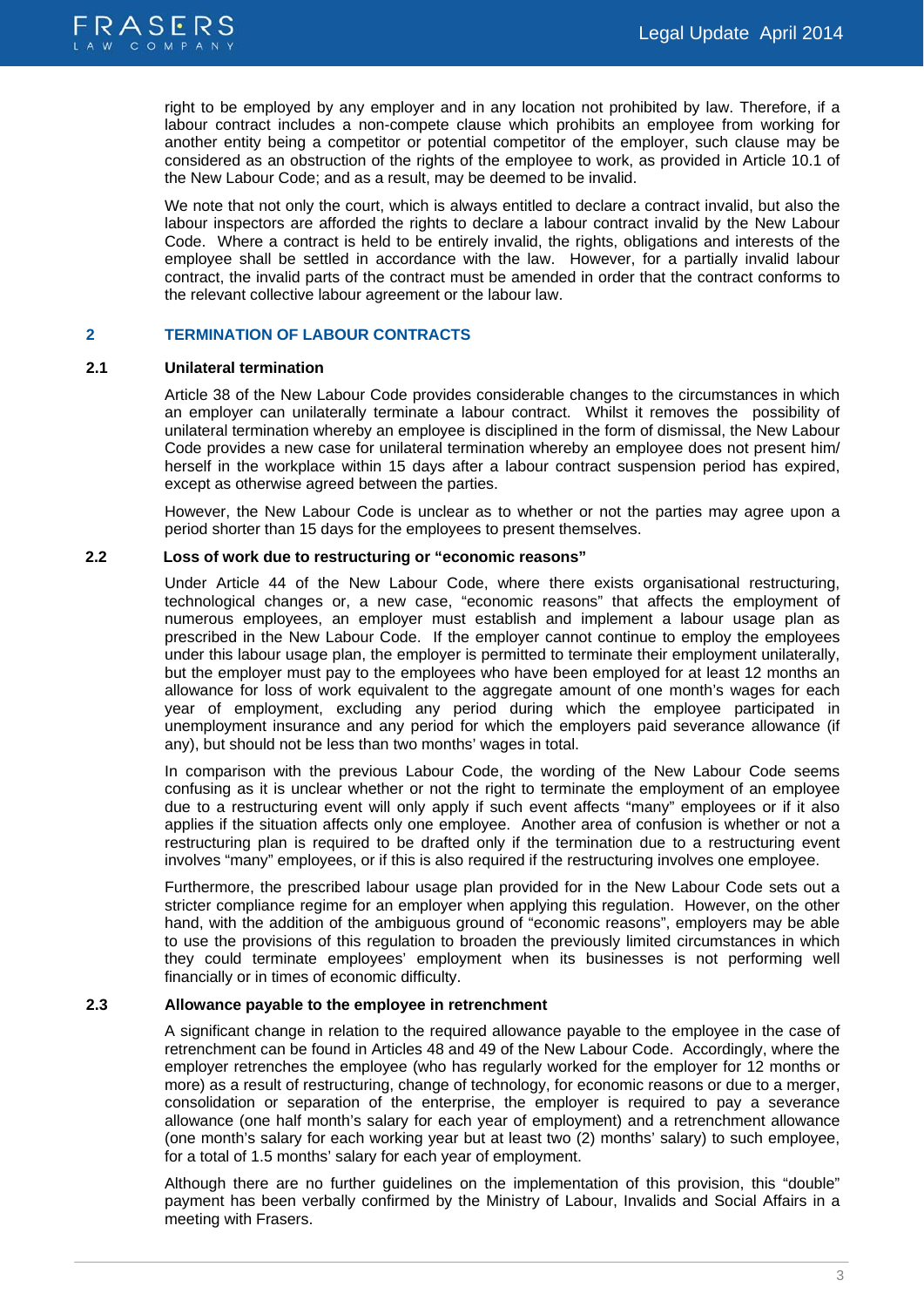

We note that the period of work to be used to calculate the above allowances corresponds with the total working time the employee worked for the employer minus the period during which the employee participated in the unemployment insurance scheme, in which participation has been compulsory as from 1 January 2009. It is, therefore, likely that the above change does not affect an employer where the retrenched employees have been employed subsequent to 1 January 2009.

#### **3 OVERTIME WAGES**

#### **3.1 Overtime worked at night**

According to the previous Labour Code and its implementing regulations, an employee working overtime at night, is entitled to a supplemented wage rate based upon the calculation of the daytime overtime wage rate (at least 150%, 200% or 300% of the wage applied during ordinary working time) multiplied by the night-time wage rate (at least 30% of the wage applied to daytime).

However, pursuant to Article 97 of the New Labour Code, an employee working overtime at night shall be entitled to the day-time overtime wage rate (at least 150%, 200% or 300% of the wage applied to ordinary working time), the night-time wage rate (at least 30% of the wage applied to ordinary working time) and a further rate of at least 20% of the day-time wage. Given the complexity of this new calculation, we await further clarification from implementing documents and we will keep you abreast of material developments with respect to this issue.

#### **4 WORK AND REST TIME**

#### **4.1 Additional working hours**

Under Article 106 of the New Labour Code, a new regulation states that additional working hours may not exceed 30 hours per month, and the maximum additional working hours in special cases (as prescribed by the Government) may not exceed 300 hours per annum.

Notably, Article 107 of the New Labour Code provides that in the following cases, an employer has the right to demand employees to work overtime and the employees may not refuse. These are:

- when the nation is in a state of war or in a state of emergency; or
- in order to prevent damage to or to repair assets or deal with a fatal loss, or incoming danger in an emergency situation that occurred or will definitely occur such as serious accidents, fire, flood, storm, earthquake, epidemic or other natural disasters.

According to Decree No. 45/2013/ND-CP of the Government, dated 10 May 2013, providing guidance on implementing the New Labour Code on working and rest time, labour safety and hygiene overtime (*Decree 45*): apart from the circumstances of manufacturing or processing for certain export products, the arrangements for total overtime for an individual employee may be more than 200 hours (but not exceeding 300 hours) per year in the case of manufacturing and supplying electricity, telecommunications, oil refineries; water supply and water discharge; or other urgent cases. All overtime arrangements should be reported to the competent local labour authorities.

Moreover, Decree 45 requires that an employer who is unable to arrange compensatory leave for each overtime working period of seven (7) successive days in a month must pay to the employee a wage for working overtime.

#### **4.2 Public holidays**

Good news for all employees is found in Article 115 of the New Labour Code, where it is stated that the annual Tet public holidays will increase from four (4) days to five (5) days, bringing the total number of public holidays to ten (10) days per annum.

Moreover, foreign employees are entitled to enjoy two additional days off on their traditional New Year holiday and National Day. Employers with international employees should consider establishing policies requiring notification of such international holidays in order to track and manage their obligations in this regard. However, if their traditional New Year holiday and/or National Day coincides with a normal weekly day off, unlike Vietnamese employees, foreign employees shall not be entitled to take the subsequent business day in lieu. Employers may wish to take these provisions into account when determining annual leave entitlements for foreign employees.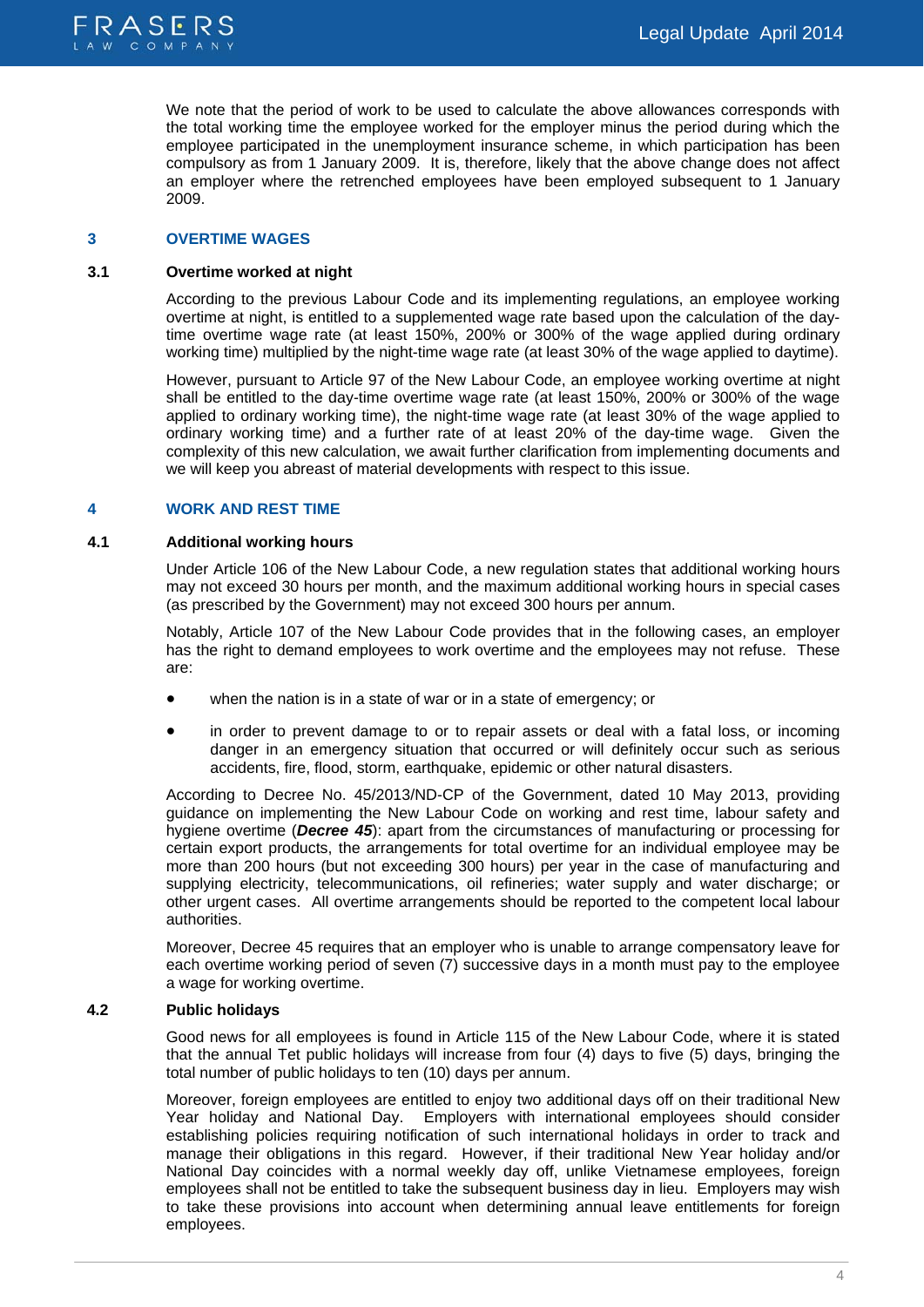<span id="page-4-0"></span>

#### **4.3 Maternity leave**

Under Article 157 of the New Labour Code, the maternity leave period applied in normal circumstances shall be extended from four (4) months to six (6) months. As the extended maternity leave represents an increase of 50% on the former regulatory requirements, employers' temporary staff replacement plans should be given further consideration to prevent employment shortages.

#### **5 LABOUR DISCIPLINE**

#### **5.1 Labour discipline violations**

Article 125 of the New Labour Code no longer contains the penalty for transfer to another position with a lower wage for a maximum period of six (6) months. Therefore, the applicable penalties for labour discipline violations under the New Labour Code are:

- reprimand;
- deferral of a wage increase for a maximum period of six (6) months or removal from office; and
- dismissal.

#### **5.2 Supplementing the activities resulting in a dismissal penalty**

The New Labour Code supplements the activities for which a dismissal penalty shall apply. Under Article 126 of the New Labour Code, dismissal may be applied as a means of penalty in the following circumstances:

- where an employee commits an act of theft, embezzlement, gambling, assault and inflicting injury, use of drugs in the workplace, disclosure of business, technology or intellectual property secrets, or other behaviour which causes serious damage or which threatens to cause serious damage to the assets or well-being of the enterprise;
- where an employee who is disciplined by means of a deferral of a wage increase recommits an offence during the probationary period, or re-commits an offence after he has been disciplined in the form of removal from office; and
- where an employee takes an aggregate of five (5) days off in one month or an aggregate of 20 days off in one year without proper authorisation.

#### **6 LABOUR SAFETY**

#### **6.1 Periodic medical examinations for employees**

In order to ensure employers' compliance with prescribed periodic medical examinations for employees, Article 152 of the New Labour Code provides that employers must organise an annual medical examination for employees, including vocational trainees and trainee practitioners, and biannual medical examinations for persons doing difficult, hazardous, dangerous jobs, including for junior employees<sup>1</sup> and senior employees<sup>2</sup>.

#### **7 LABOUR SUBLEASING**

#### **7.1 Labour subleasing - a new legal term**

A labour sublease contract is a new legal concept in Vietnam which was introduced by the New Labour Code, but which will be familiar to employers in other jurisdictions. For businesses, making use of subleased labour enables them to: (i) respond to short-term labour requirements; and (ii) take on staff with particular skillsets to assist with specific tasks. Where such an arrangement is used, the benefit to the end-user company is that no employment relationship (with the ensuing duties and obligations owed by an employer to an employee) is created between the end-user company and the subleased employee, and labour recruitment costs are reduced.

A labour sublease means assigning an employee recruited by the labour sublessor to work for, and be subject to the management of, the labour sublessee, however, the labour relationship between the employee and the labour sublessor remains intact and no employment relationship is

<sup>1.</sup> Employees under the age of eighteen (18) years.

<sup>2.</sup> Employees from the age of sixty (60) years in the case of males, and fifty-five (55) years in the case of females.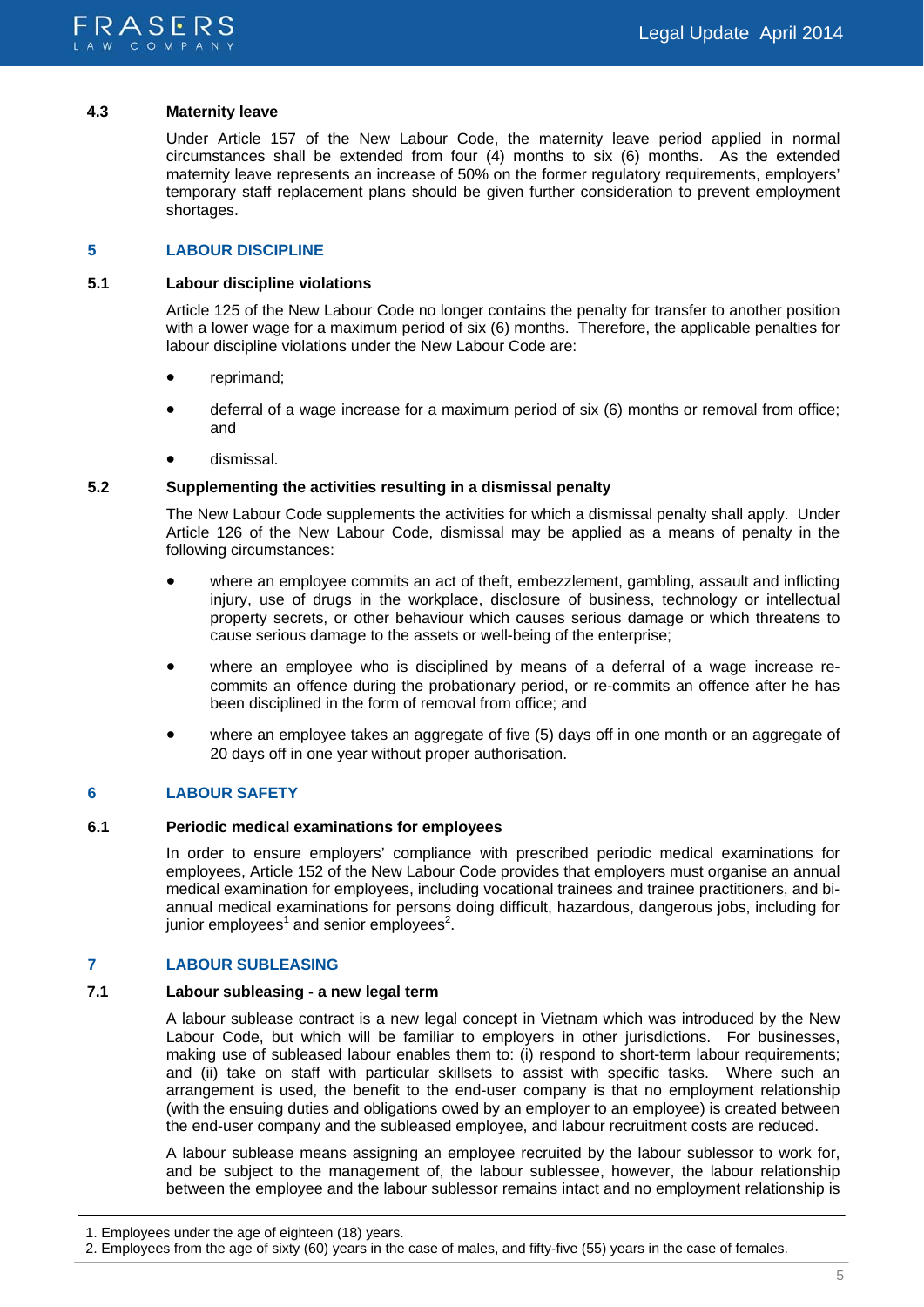

created between the employee and the labour sublessee (i.e. end user entity). This means that the sublessor has to implement the rights and obligations of an employer towards the employee and vice versa.

Pursuant to the New Labour Code, the business of labour subleasing is a conditional business activity and may only apply to certain types of employment. For businesses, this can be a highly useful means of responding to short term labour requirements, but without having to undertake the responsibilities associated with taking on employees directly. It also permits businesses to take on staff with particular skillsets, again without the associated labour recruitment costs and responsibilities.

Decree 55/2013/ND-CP of the Government took effect on 15 July 2013, and provides guidelines for the implementation of the labour subleasing provisions (*Decree 55*). Decree 55 also sets out prohibited acts in labour subleasing, as well as cases in which labour subleasing is not permitted. Accordingly, a subleasing contract may not be entered into between a sublessor and a sublessee if they are a holding company and a subsidiary, or between subsidiaries members of a group of companies. Furthermore, usage of labour outsourcing to replace employees taking part in a strike or in the process of a labour dispute is not allowed.

The official list of jobs permitted for labour subleasing includes the following 17 jobs:

- (1) Interpreter/Translator/Stenographer;
- (2) Secretary/Administration assistant;
- (3) Receptionist;
- (4) Tour guide;
- (5) Sales assistant;
- (6) Project assistant;
- (7) Manufacturing machinery programmer;
- (8) Employees working on production lines and on the instalment of television and telecommunication equipment;
- (9) Employees working in the operation, maintenance, and repair of construction machinery and electrical systems for manufacturing;
- (10) Building/Factory cleaner;
- (11) Editor;
- (12) Security guard;
- (13) Tele-marketing staff/Customer service via telephone;
- (14) Finance/Tax specialist;
- (15) Employees working in the repair and maintenance of automobiles;
- (16) Employees working in scanning, industrial technical drawing/interior decoration; and
- (17) Driver.

#### **7.2 Rights and responsibilities under a labour sublease**

Article 56 of the New Labour Code provides the rights and responsibilities of an enterprise engaging in labour sublease activities. Notable rights and responsibilities are as follows:

- executing labour contracts with employees in accordance with the provisions of the New Labour Code;
- informing employees as to the contents of the labour sublease contract;
- responsibility for paying wages, wages for public holidays, annual leave, termination payments, severance allowances, social insurance, health insurance and unemployment insurance for employees according to the provisions of the law;
- paying the wages of a subleased employee at a level not lower than the wage of an employee of the enterprise who is at the same level and carries out identical or similar work as the subleased employee; and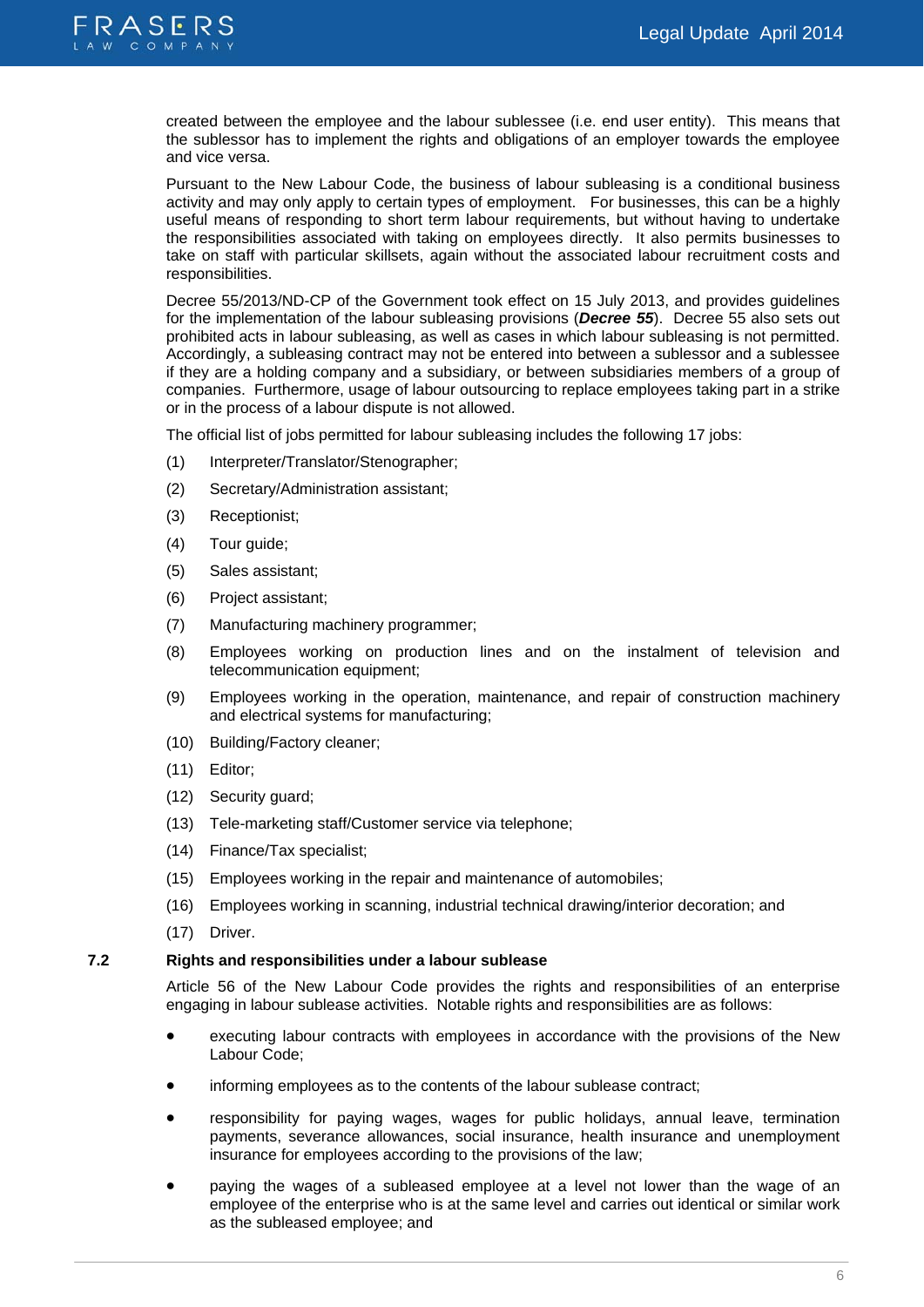<span id="page-6-0"></span>

 dealing with breaches of labour rules for a subleased employee violating labour discipline, where the enterprise receiving the subleased employee returns such employee because of a violation of labour discipline.

With respect to the rights and responsibilities of a labour sublessee, Article 57 of the New Labour Code provides the following rights and responsibilities:

- reaching an agreement with subleased employees if such enterprise mobilises subleased employees to work at night or work overtime, and which is out of the scope of the labour sublease agreement;
- reaching an agreement with a subleased employee and the labour sublessor if the sublessee officially recruits the employee, and the labour contract between the subleased employee and a labour sublessor has not expired; and
- returning to the labour sublessor any subleased employees who do not satisfy the agreed requirements.

Pursuant to Article 58 of the New Labour Code, the rights and responsibilities of a subleased employee, among others, shall be as follows:

- abiding by the instructions, internal regulations, labour discipline and the collective labour agreement of the labour sublessee; and
- entitled to reach an agreement to enter into a labour contract directly with the labour sublessee after the expiration of the labour contract with the labour sublessor, or after legally performing the right to unilaterally terminate the labour contract with the labour sublessor.

#### **7.3 Implementation of labour subleasing regulations**

The implementation of the labour subleasing provisions of the New Labour Code is a significant step in developing the business of labour outsourcing services in Vietnam. The recognition and regulation of labour subleasing will provide a flexible staffing option for enterprises doing business in Vietnam.

In practice, to comply with the provisions of the New Labour Code, the labour sublessor and the labour sublessee will have to cooperate closely with one another, and share certain information. In order to ensure that the labour sublessee pays the employee the correct wage, the labour sublessee will have to provide information about the wages of its employees with the same professional qualifications, the same job titles, or who are carrying out identical or similar work. In some cases, it may not be clear whether or not an employee of the labour sublessee is carrying out similar work. Until further guidance is provided on the matter, it is unclear which of the labour sublessor or the labour sublessee will determine whether "similar work" is being undertaken.

#### **8 FOREIGN EMPLOYEES**

#### **8.1 New condition for recruiting foreign employees**

All foreign enterprises employing foreigners should note that compared with the previous Labour Code, Article 170 of the New Labour Code adds one more condition which a foreign enterprise must satisfy in order to recruit foreign employees. Prior to recruitment, foreign enterprises should explain their need to hire a foreign worker and they must receive written approval from the relevant authority prior to engagement.

At present, no procedures are set out in relation to the issuance of this approval, therefore the conditions and requirements for approval are not clear. In addition, the definition of 'foreign enterprise' will have to be clarified by further implementing legislation as to whether or not it will also include 'foreign invested enterprises'.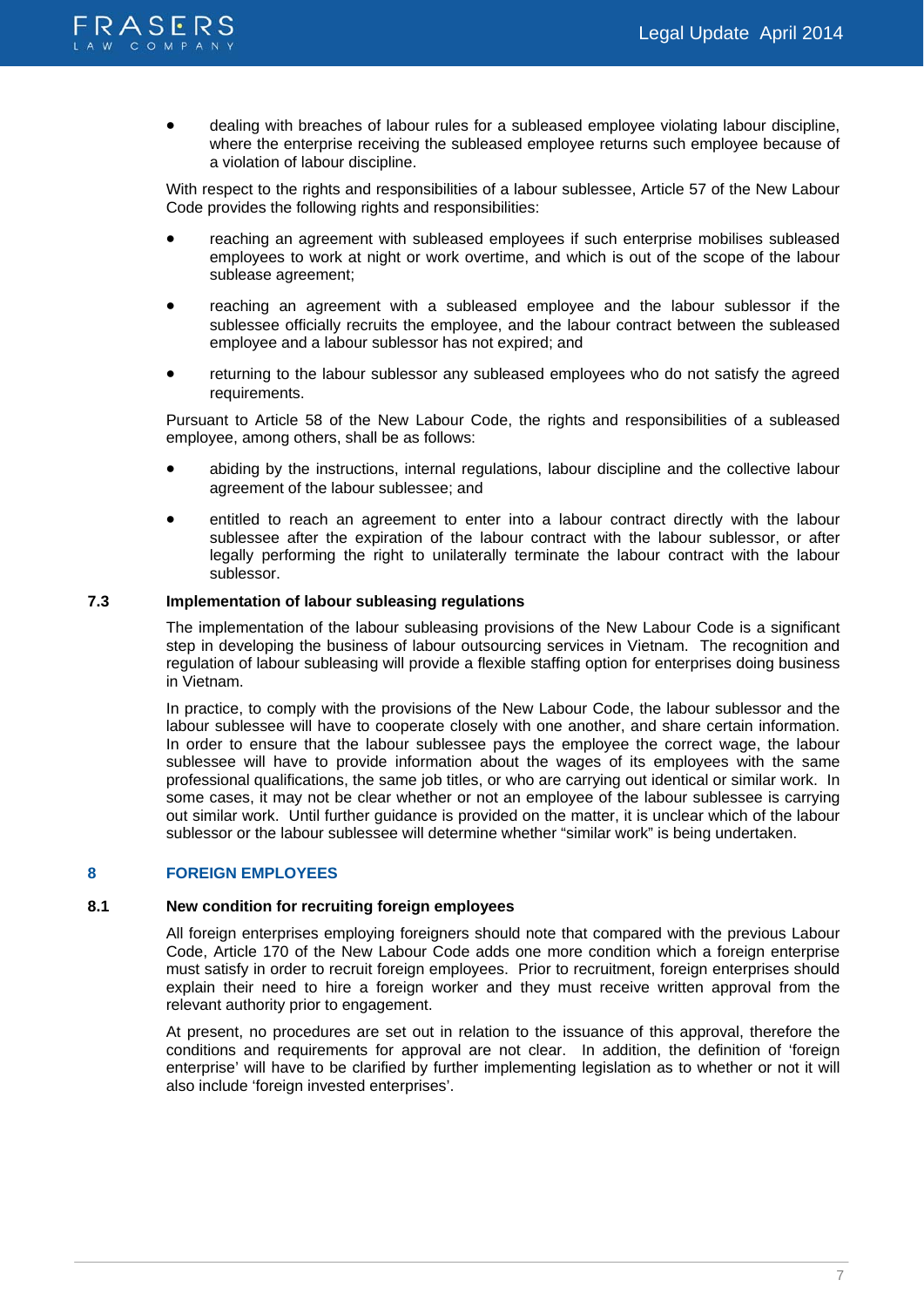

#### **8.2 Work permits**

It is also noted that pursuant to Article 173 of the New Labour Code, the duration of a work permit for a foreign worker has been reduced from a maximum of 36 months to a maximum of 24 months.

According to Decree 102/2013/ND-CP of the Government, providing guidelines on the issuance of work permits for foreign workers in Vietnam:

- (a) there is no longer any mention of "extension of the term of a work permit". When a work permit expires, a new application dossier for a new work permit needs to be submitted to the licensing authorities;
- (b) one of the conditions for a foreigner to work in Vietnam is that he/she must have at least five (5) years of experience (for an expert) or at least three (3) years of experience (for a skilled employee) in a relevant area of business;
- (c) only those foreigners working in Vietnam for a period of less than three (3) months and offering a specialised service or handling a specific problem, technical incident or complex technological issue, are exempt from the work permit requirement. This regulation differs from the previous regulations which allowed a foreigner working in Vietnam for a period of less than three (3) months to be exempt from a work permit regardless of the work they undertake in Vietnam.

In agreement with Vietnam's WTO Accession Commitments, Decree 102 provides another circumstance in which a foreigner working in Vietnam is not required to have a work permit: an internal transfer within an enterprise operating under the scope of 11 specified service industries.

#### **9 DEMOCRATIC REGULATIONS**

#### **9.1 Forms of implementation of democratic regulations**

In an effort to enhance communication between employers and employees to build labour relations in the workplace, Article 63 of the New Labour Code states that all employers and employees are obliged to implement democratic regulations at a grassroots level in the workplace, in accordance with the regulations of the Government.

This is a new regulation of the Labour Code, and one which should be heeded by all employers. We present below an outline of the regulations introduced in Decree 60/2013/ND-CP of the Government of Vietnam, dated 19 June 2013 *(Decree 60*).

There are two statutory forms of implementation of democratic regulations in enterprise, including:

- (a) dialogues at the work place, comprising:
	- (i) periodic dialogues: to be organised at least once every 90 days, exempted if the timing of a Periodic Dialogue overlaps with the timing of an Employee Conference; and
	- (ii) dialogues on request: as requested by each party, and to take place within 10 working days of receipt of the request by the employer, and
- (b) employee conferences: to be organised at least once every 12 months.

Employers are responsible for arranging the location, time, facility and promotion of democratic regulations by way of dialogues and employee conferences. In addition, Decree 60 also provides other forms of implementation of democracy in the workplace, such as organising other meetings, posting public notices, and feedback boxes, etc.

#### **9.2 Reporting and administrative sanctions**

It is compulsory for all enterprises to comply with the provisions on dialogues and democratic regulations, and employers are required to submit a report annually to the relevant authorities on the implementation of democratic regulations at their enterprise. However, the details of the reporting forms and procedures have not been provided.

In addition, according to the draft regulations on administrative sanctions in the labour sector, a fine of between VND20 million and VND30 million shall be imposed for the following breaches: (i) failure to establish a regime for the implementation of democratic regulations or dialogues at an enterprise; or (ii) failure to conduct periodic dialogues or other dialogues at the request of the organisation representing employees; or failure to arrange a suitable location and facility for dialogues at the work place.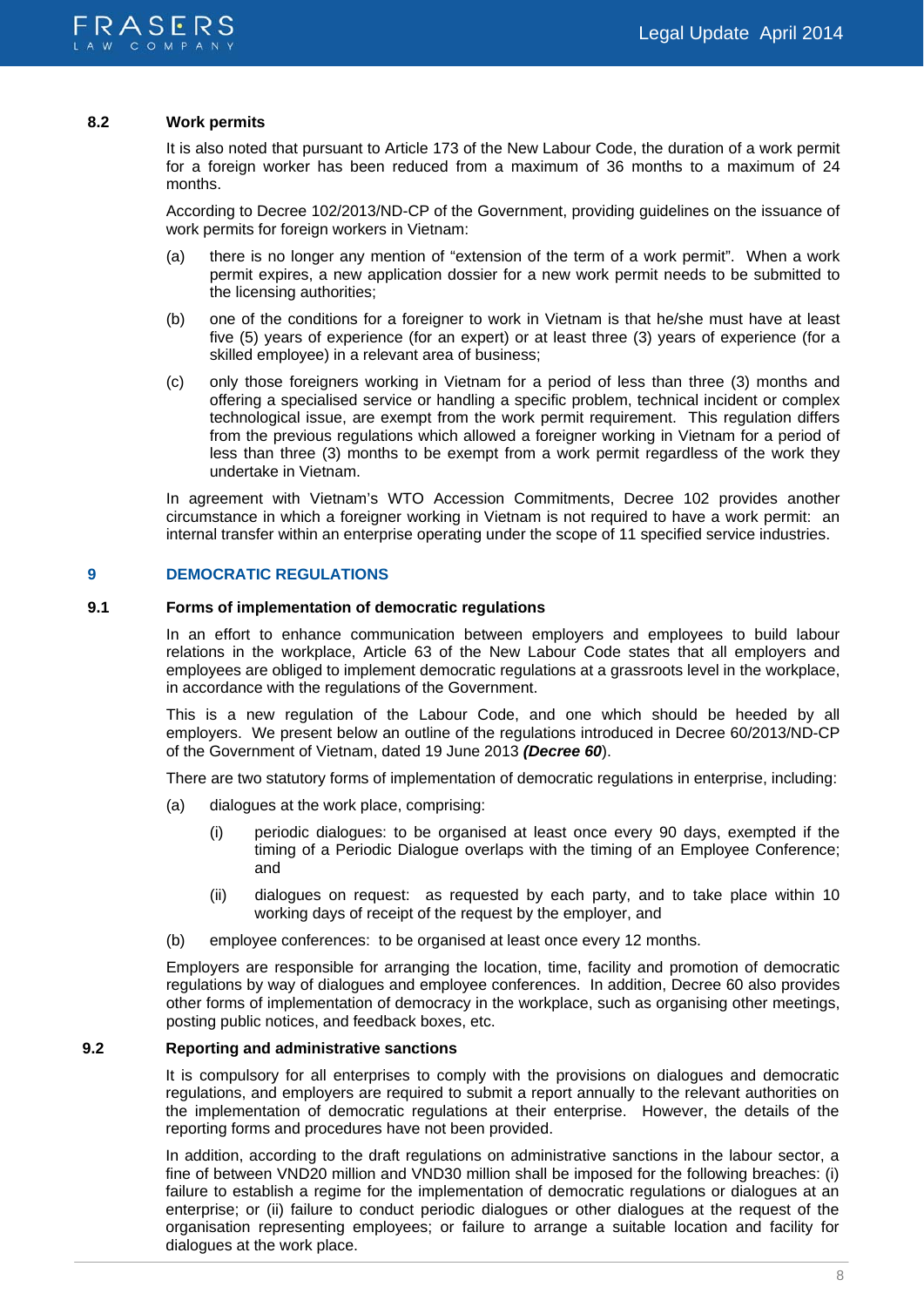<span id="page-8-0"></span>

#### **10 TRADE UNIONS**

#### **10.1 Employer obligations**

In principle, an employer is not obliged to establish a trade union at his/her enterprise. However, where a trade union at an enterprise has been set up (by the trade union of the relevant district or industrial zone), the employer is required to support this trade union by arranging a workspace and the necessary amenities required for the activities of the trade union.

In addition to Chapter XIII of the New Labour Code in relation to trade unions, a new Law on Trade Unions was passed by the National Assembly on 20 June 2012, and came into effect as from 1 January 2013 (*Trade Union Law*). Both new laws reinforce the role of trade unions by setting out additional obligations for employers in respect of the operation of trade unions and the role of its officers.

(a) Part-time trade union officers:

A part-time trade union officer is an employee working for an enterprise and who joins a trade union as an officer, elected to the position of deputy head of a trade union group at a Trade Union General Meeting or appointed by the Executive Committee of a Trade Union.

According to Article 193.2 of the New Labour Code, part-time trade union officers are entitled to use working hours to conduct trade union activities in accordance with the Trade Union Law.

Under the Trade Union Law, part-time trade union officers are entitled to spend from 12 to 24 working hours per month on trade union business, subject to his/her title in the trade union, and still receive a regular salary. The Executive Committee of the trade union at the enterprise can negotiate and agree with the employer on additional time if necessary. Furthermore, when part-time trade union officers are required to participate in trade union meetings or training sessions convened by the superior level trade union, the employer is required to approve the officer's leave and pay wages during that time.

(b) Full-time trade union officers:

Full-time trade union officers are recruited and paid a salary by a trade union and appointed to undertake regular work in a trade union organisation (including trade unions at enterprises).

Article 193.3 of the New Labour Code provides that where a full-time trade union officer is appointed to conduct trade union activities at an enterprise, he/she is entitled to the same collective benefits as employees working in such enterprise.

#### **10.2 Termination of employment for part-time trade union officers**

The New Labour Code provides new provisions that protect employees who are also part-time trade union officers.

(a) If the labour contract of an employee expires during his/her tenure as a part-time trade union officer, it must be extended in accordance with his/her term in the trade union.

This provision is a sole exemption in which the labour contract is forced to be extended on expiry regardless of the employer's decision. We understand that this provision was drafted to encourage employees to join trade unions. According to the Charter of the Trade Union of Vietnam dated 5 November 2008, the tenure of a trade union officer will correspond with the timing of the General Meeting of the trade union at an enterprise, which convenes twice every five (5) years.

(b) If an employer decides to legally terminate the labour contract of or dismiss an employee who is a part-time trade union officer, the employer is required to obtain written approval from the Executive Committee of the trade union at the enterprise or above. If an employer and the trade union are unable to reach an agreement, the two parties must report the termination or dismissal to the competent authorities, and the employer can then terminate/ dismiss the employee 30 days later.